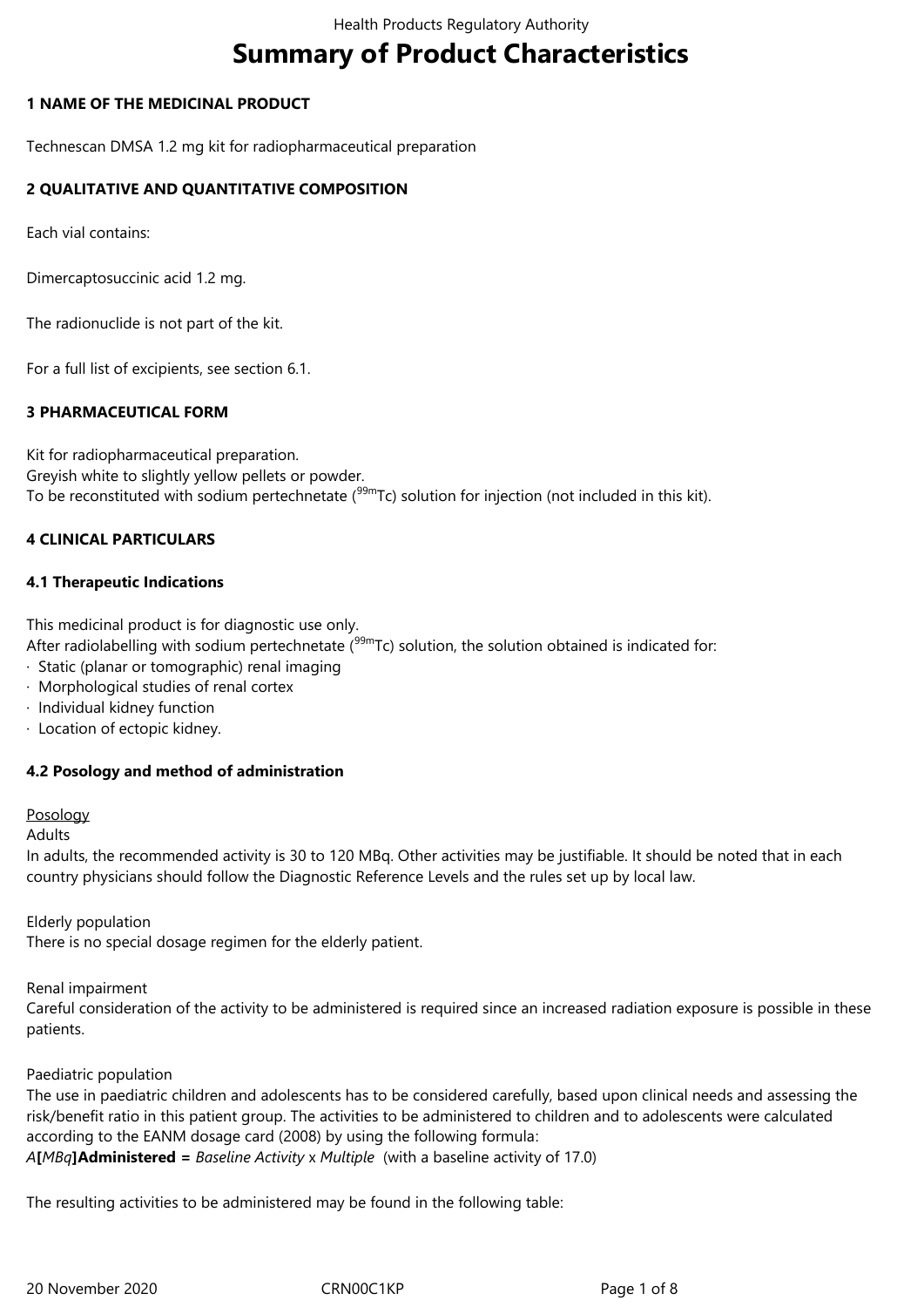#### Health Products Regulatory Authority Please see also quidelines on <sup>99m</sup>TcDMSA scintigraphy in children.

| Weight (kg) | Activity (MBq) | Weight (kg) | Activity (MBq) | Weight (kg) | Activity (MBq) |
|-------------|----------------|-------------|----------------|-------------|----------------|
| 3           | 17             | 22          | 52             | 42          | 75             |
| 4           | 19             | 24          | 54             | 44          | 77             |
| -6          | 25             | 26          | 57             | 46          | 79             |
| 8           | 29             | 28          | 59             | 48          | 81             |
| 10          | 33             | 30          | 62             | 50          | 83             |
| 12          | 37             | 32          | 64             | $52 - 54$   | 85             |
| 14          | 40             | 34          | 66             | $56 - 58$   | 89             |
| 16          | 43             | 36          | 68             | $60 - 62$   | 93             |
| 18          | 46             | 38          | 71             | $64 - 66$   | 96             |
| 20          | 49             | 40          | 73             | 68          | 98             |

# Method of administration

This medicinal product is for multidose use.

Administration is by intravenous injection. This medicinal product should be reconstituted before administration to the patient.

For instruction on reconstitution of the medicinal product before administrations, see section 12.

For patient preparation, see section 4.4.

# Image acquisition

The image acquisitions may be performed two to three hours post-injection. Where there is renal impairment or obstruction, delayed views may be needed (6 to 24 hours respectively).

In case of significant hydronephrosis late images or furosemide injection may then be useful (4 to 24 hours).

# **4.3 Contraindications**

Hypersensitivity to dimercaptosuccinic acid or to any of the excipients listed in section 6.1 or to any of the components of the labelled radiopharmaceutical.

# **4.4 Special warnings and precautions for use**

Potential for hypersensitivity or anaphylactic reactions

If hypersensitivity or anaphylactic reactions occur, the administration of the medicinal product must be discontinued immediately and intravenous treatment initiated, if necessary. To enable immediate action in emergencies, the necessary medicinal products and equipment such as endotracheal tube and ventilator must be immediately available.

# Individual benefit/risk justification

For each patient, exposure to ionising radiation must be justifiable on the basis of likely benefit. The activity administered must be such that the resulting radiation dose is as low as reasonably achievable bearing in mind the need to obtain the intended diagnostic information.

Renal impairment

Careful consideration of the benefit risk ratio in these patients is required since an increased radiation exposure is possible.

Paediatric population

For information on the use in paediatric population, see section 4.2.

Careful consideration is required since the effective dose per MBq is higher than in adults (see section 11).

# Patient preparation

The patient should be well hydrated before the start of the examination and urged to void as often as possible during the first hours after the study in order to reduce radiation.

20 November 2020 CRN00C1KP Page 2 of 8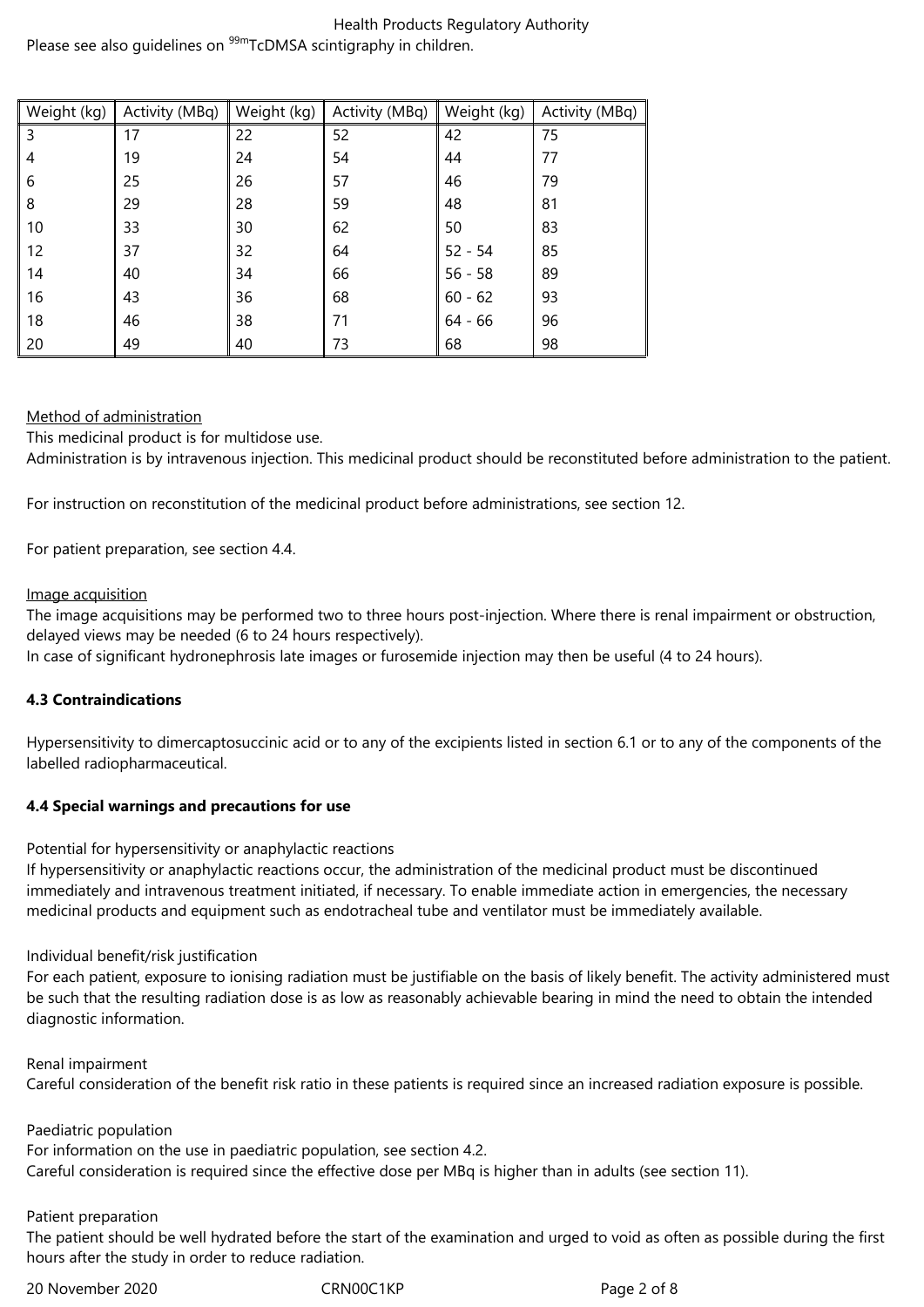#### Specific warnings

Tubular defects such as the Fanconi syndrome or nephronophtisis may result in poor renal visualization (defective binding of the isotope within the tubular cell and urinary excretion).

This medicinal product contains less than 1 mmol sodium (23 mg) per dose, i.e. essentially "sodium-free".

Precautions with respect to environmental hazard see section 6.6.

#### General warning

Radiopharmaceuticals should be received, used and administered only by authorised persons in designated clinical settings. Its receipt, storage, use, transfer and disposal are subject to the regulations and/or appropriate licences of the local competent official organisation.

Radiopharmaceuticals should be prepared by the user in a manner which satisfies both radiation safety and pharmaceutical quality requirements. Appropriate aseptic precautions should be taken.

# **4.5 Interaction with other medicinal products and other forms of interactions**

Interference with the acid-base balance, e.g. by ammonium chloride and sodium bicarbonate, results in vivo in a change in valency of the DMSA-[<sup>99m</sup>Tc]technetium complex and consequently a reduced accumulation of this complex in the adrenal cortex in context of a marked concentration in the liver and faster urine excretion.

Mannitol causes dehydration and therefore a reduction in extraction of DMSA-[<sup>99m</sup>Tc]technetium to the kidney.

ACE inhibitors may cause reversible failure of tubule function as a result of the reduction in filtration pressure in a kidney that is affected by renal artery stenosis. This in turn leads to reduced renal concentration of DMSA-[<sup>99m</sup>Tc]technetium.

Experimental research in animals has demonstrated that chemotherapy with methotrexate, cyclophosphamide or vincristine can affect the biodistribution of DMSA -<sup>[99m</sup>Tc]technetium.

# **4.6 Fertility, pregnancy and lactation**

#### Women of childbearing potential

When an administration of radiopharmaceuticals to a woman of childbearing potential is intended, it is important to determine whether or not she is pregnant. Any woman who has missed a period should be assumed to be pregnant until proven otherwise. If in doubt about her potential pregnancy (if the woman has missed a period, if the period is very irregular, etc.), alternative techniques not using ionising radiation (if there are any) should be offered to the patient.

#### **Pregnancy**

Radionuclide procedures carried out on pregnant women also involve radiation doses to the foetus. Only essential investigations should therefore be carried out during pregnancy, when likely benefit far exceeds the risks incurred by mother and foetus.

#### Breast-feeding

#### $99m$ Tc will be excreted into breast milk.

Before administering a radioactive medicinal product to a mother who is breast-feeding consideration should be given to the possibility of delaying the administration of radionuclide until the mother has ceased breastfeeding, and to what is the most appropriate choice of radiopharmaceuticals, bearing in mind the secretion of activity in breast milk. If the administration is considered necessary, breast-feeding should be interrupted for at least 4 hours and the expressed feeds discarded.

#### Fertility

The effect of administration of <sup>99m</sup>Tc-DMSA on pregnant women and fertility is unknown.

# **4.7 Effects on ability to drive and use machines**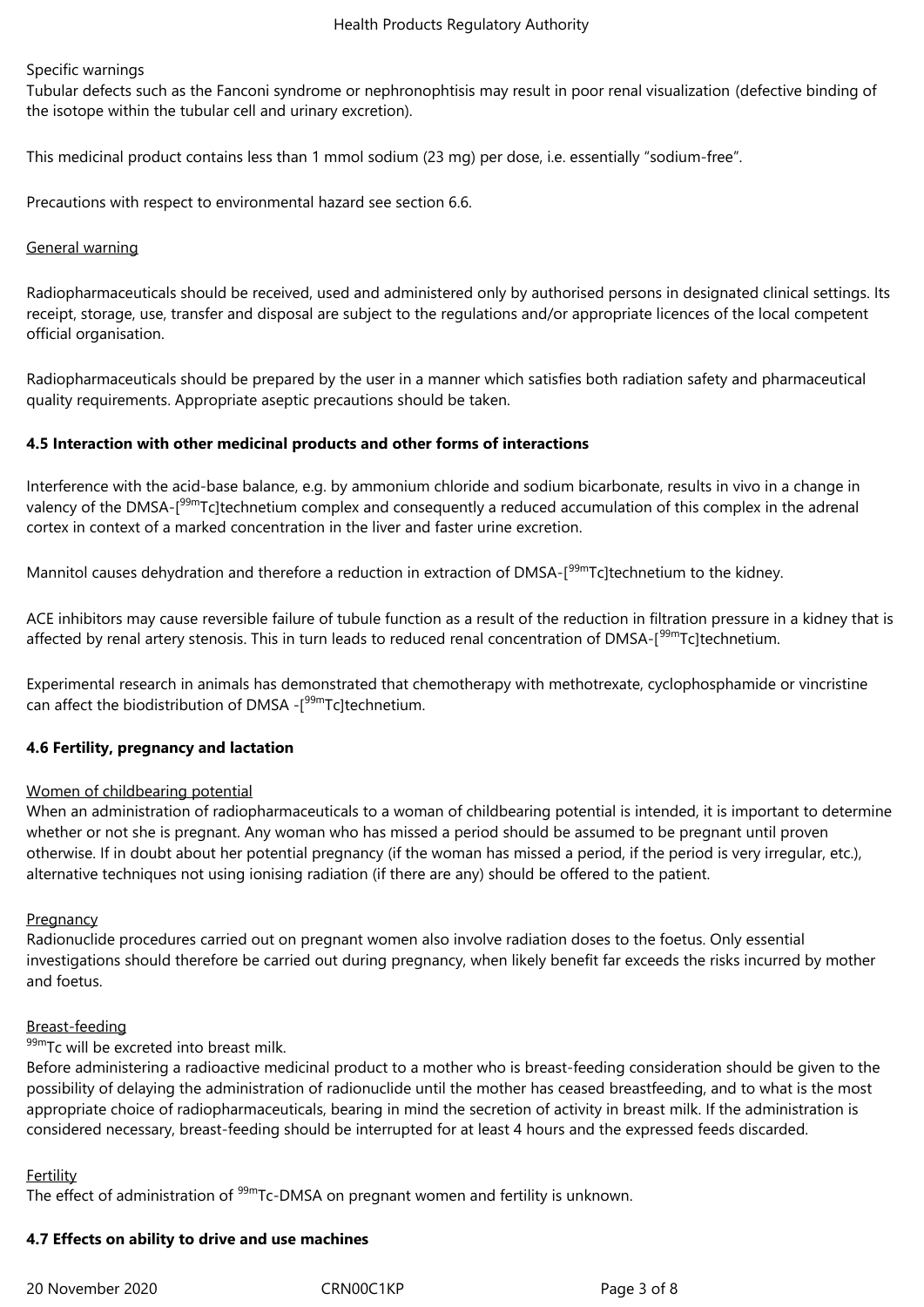#### **4.8 Undesirable effects**

Information on adverse reactions is available from spontaneous reporting. The reports describe anaphylactoid, vasovagal and injection site reactions which were mild to moderate and usually resolved with either no or symptomatic treatment.

#### Anaphylactoid reactions

Reported anaphylactoid reactions were mild to moderate, however the occurrence of severe reactions cannot be excluded. If anaphylactoid reactions occur, the medicinal product must no longer be administered. Appropriate instruments (including endotracheal tube and ventilator) and medications should be to hand so as to be able to react immediately in an emergency.

#### Vasovagal reactions

Vasovagal reactions are most probably caused by the procedure itself, especially in anxious patients, but a contribution of the product cannot be excluded.

#### Injection site reactions

Local reactions at the injection site may include rashes, swelling, inflammation and edema. In most cases such reactions are probably caused by extravasation. Extended extravasation may necessitate surgical treatment.

#### Adverse Reactions sorted by System Organ Class

Immune system disorders

Frequency unknown\*: Anaphylactoid reaction (e.g. rash, pruritus, urticaria, erythema, hyperhidrosis, periorbital oedema, conjunctivitis, laryngeal oedema, pharyngeal oedema, cough, dyspnoea, abdominal pain, vomiting, nausea, salivary hypersecretion, tongue oedema, hypotension, flushing)

Nervous system disorders Frequency unknown\*: Vasovagal reaction (e.g. syncope, hypotension, headache dizziness, pallor, asthenia, fatigue)

General disorders and administration site conditions Frequency unknown\*: Injection site reaction

\* Adverse reactions derived from spontaneous reporting

Exposure to ionising radiation is linked with cancer induction and a potential for development of hereditary defects. As the effective dose is 1.06 mSv when the maximal recommended activity of 120 MBq is administered these adverse effects are expected to occur with a low probability.

In all cases it is necessary to ensure that the risks of the radiation are less than from the disease itself.

#### Reporting of suspected adverse reactions

Reporting suspected adverse reactions after authorisation of the medicinal product is important. It allows continued monitoring of the benefit/risk balance of the medicinal product. Healthcare professionals are asked to report any suspected adverse reactions via HPRA Pharmacovigilance, Earlsfort Terrace, IRL - Dublin 2; Tel: +353 1 6764971; Fax: +353 1 6762517. Website: www.hpra.ie; E-mail: medsafety@hpra.ie.

#### **4.9 Overdose**

In the ev[ent of the adm](http://www.hpra.ie/)inistra[tion of a radiation o](mailto:medsafety@hpra.ie)verdose with DMSA-[<sup>99m</sup>Tc]technetium the absorbed dose to the patient should be reduced where possible by increasing the elimination of the radionuclide from the body by forced diuresis and frequent bladder voiding. It might be helpful to estimate the effective dose that was applied.

# **5 PHARMACOLOGICAL PROPERTIES**

#### **5.1 Pharmacodynamic properties**

Pharmacotherapeutic group: Diagnostic radiopharmaceuticals for the renal system, ATC codeV09CA02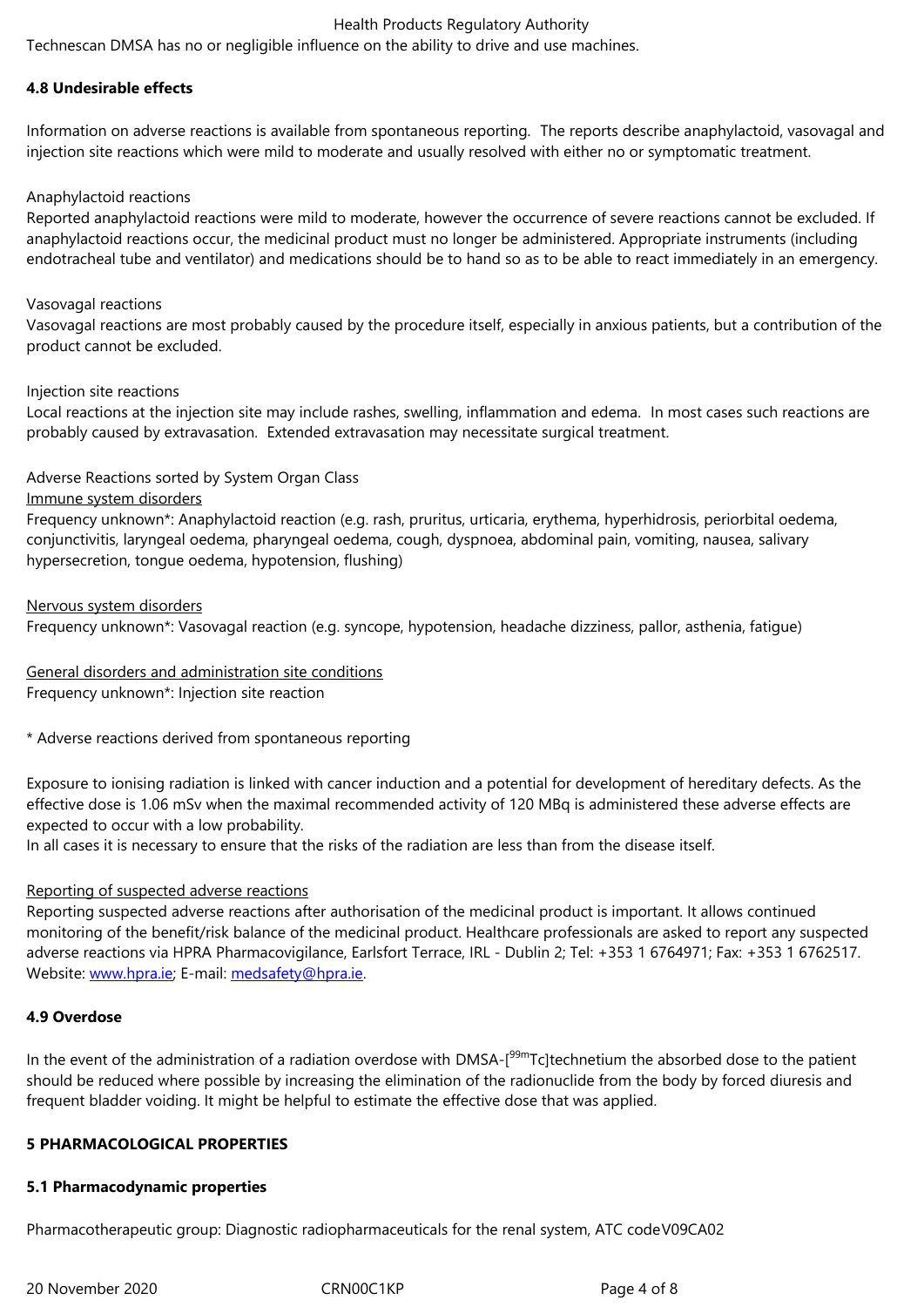#### Health Products Regulatory Authority

At the chemical concentrations and activities used for diagnostic procedures DMSA-<sup>[99m</sup>Tc]technetium does not appear to exert any pharmacodynamic activity.

# **5.2 Pharmacokinetic properties**

#### Distribution

The DMSA-[<sup>99m</sup>Tc]technetium localizes in high concentrations in the renal cortex. Maximal localization occurs within 3-6 hours after intravenous injection, with about 40-50 % of the dose retained in the kidneys.

Less than 3 % of the administered dose localizes in the liver. However, this amount can be increased significantly and renal distribution decreases in patients with impaired renal functions.

DMSA-<sup>[99m</sup>Tc]technetium concentrates in the proximal renal tube, presumably as a result of peritubular reabsorption.

#### Elimination

After intravenous administration DMSA-<sup>[99m</sup>Tc]technetium is eliminated from the blood with a triphasic pattern in patients with normal renal function.

Half-life

The effective half-life of DMSA-[<sup>99m</sup>Tc]technetium in blood is around 1 hour.

# **5.3 Preclinical safety data**

Toxicity with repeated administration of 0.66 mg/kg/day succimer (DMSA) and 0.23 mg/kg/day of SnCl<sub>2</sub> over 14 days in rats was not observed. The dose usually administered to human is 0.14 mg/kg succimer (DMSA). This agent is not intended for regular or continuous administration. Mutagenicity studies and long-term carcinogenicity studies have not been carried out.

# **6 PHARMACEUTICAL PARTICULARS**

#### **6.1 List of excipients**

Inositol Stannous chloride dihydrate Hydrochloric acid Sodium hydroxide

#### **6.2 Incompatibilities**

This medicinal product must not be mixed with other medicinal products except those mentioned in section 12.

# **6.3 Shelf life**

1 year.

After radiolabelling: 4 hours in a glass vial. Do not store above 25˚C after radiolabelling. Do not refrigerate or freeze.

#### **6.4 Special precautions for storage**

Store in a refrigerator (2°C-8°C). Keep the vials in the outer carton in order to protect from light. For storage conditions after radiolabeling of the medicinal product, see section 6.3. Storage of radiopharmaceuticals should be in accordance with national regulation on radioactive materials.

#### **6.5 Nature and contents of container**

10 ml glass vial closed with a bromobutyl rubber stopper and an aluminium crimp cap. Technescan DMSA is supplied as five vials in a carton.

#### **6.6 Special precautions for disposal and other handling**

20 November 2020 CRN00C1KP Page 5 of 8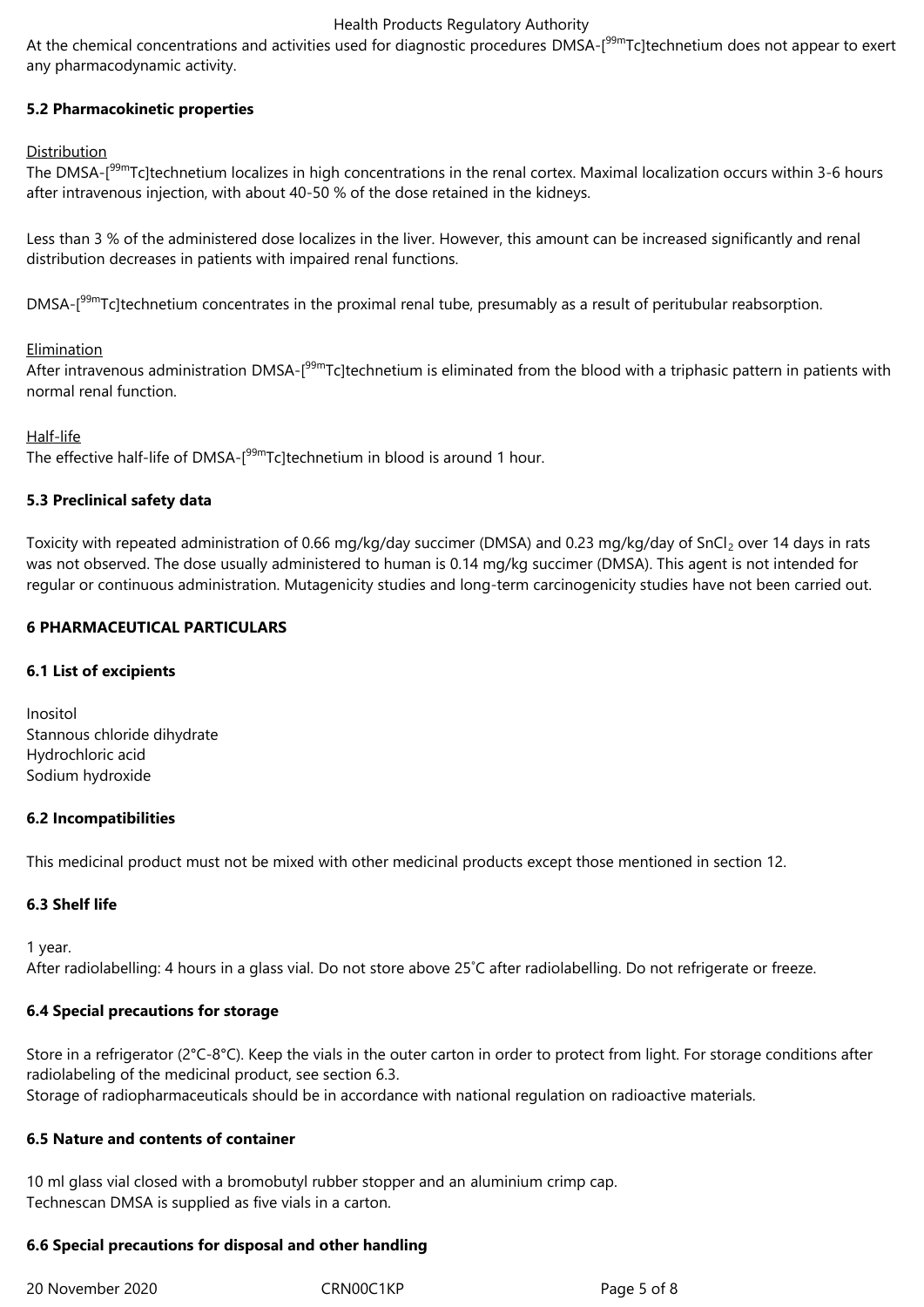# General warning

Radiopharmaceuticals should be received, used and administered only by authorised persons in designated clinical settings. Its receipt, storage, use, transfer and disposal are subject to the regulations and/or appropriate licences of the local competent official organisation.

Radiopharmaceuticals should be prepared by the user in a manner which satisfies both radiation safety and pharmaceutical quality requirements. Appropriate aseptic precautions should be taken.

Contents of the vial are intended only for use in the preparation of Technescan DMSA and are not to be administered directly to the patient without first undergoing the preparative procedure.

For instructions on reconstitution of the medicinal product before administration, see section 12.

If at any time in the preparation of this product the integrity of this vial is compromised it should not be used. Administration procedures should be carried out in a way to minimise risk of contamination of the medicinal product and irradiation of the operators. Adequate shielding is mandatory.

The content of this kit before extemporary preparation is not radioactive. However, after sodium pertechnetate ( 99mTc) is added, adequate shielding of the final preparation must be maintained.

The administration of radiopharmaceuticals creates risks for other persons from external radiation or contamination from spill of urine, vomiting etc. Radiation protection precautions in accordance with national regulations must therefore be taken.

Any unused product or waste material should be disposed of in accordance with local requirements.

# **7 MARKETING AUTHORISATION HOLDER**

Curium Netherlands B.V. Westerduinweg 3 P.O. Box 3 1755 ZG Petten The Netherlands

# **8 MARKETING AUTHORISATION NUMBER**

PA0690/011/001

# **9 DATE OF FIRST AUTHORISATION/RENEWAL OF THE AUTHORISATION**

Date of first authorisation: 22 January 1999

Date of last renewal: 22 January 2009

# **10 DATE OF REVISION OF THE TEXT**

November 2020

# **11 DOSIMETRY**

Technetium ( $99m$ Tc) is produced by means of a  $99Mo/99m$ Tc generator and decays with the emission of gamma radiation with a mean energy of 140 keV and a half-life of 6.02 hours to technetium  $(99)$ Tc) which, in view of its long half-life of 2.13 x 10<sup>5</sup> years can be regarded as quasi stable.

The data listed below are from ICRP 80.

20 November 2020 **CRNOOC1KP** CRNOOC1KP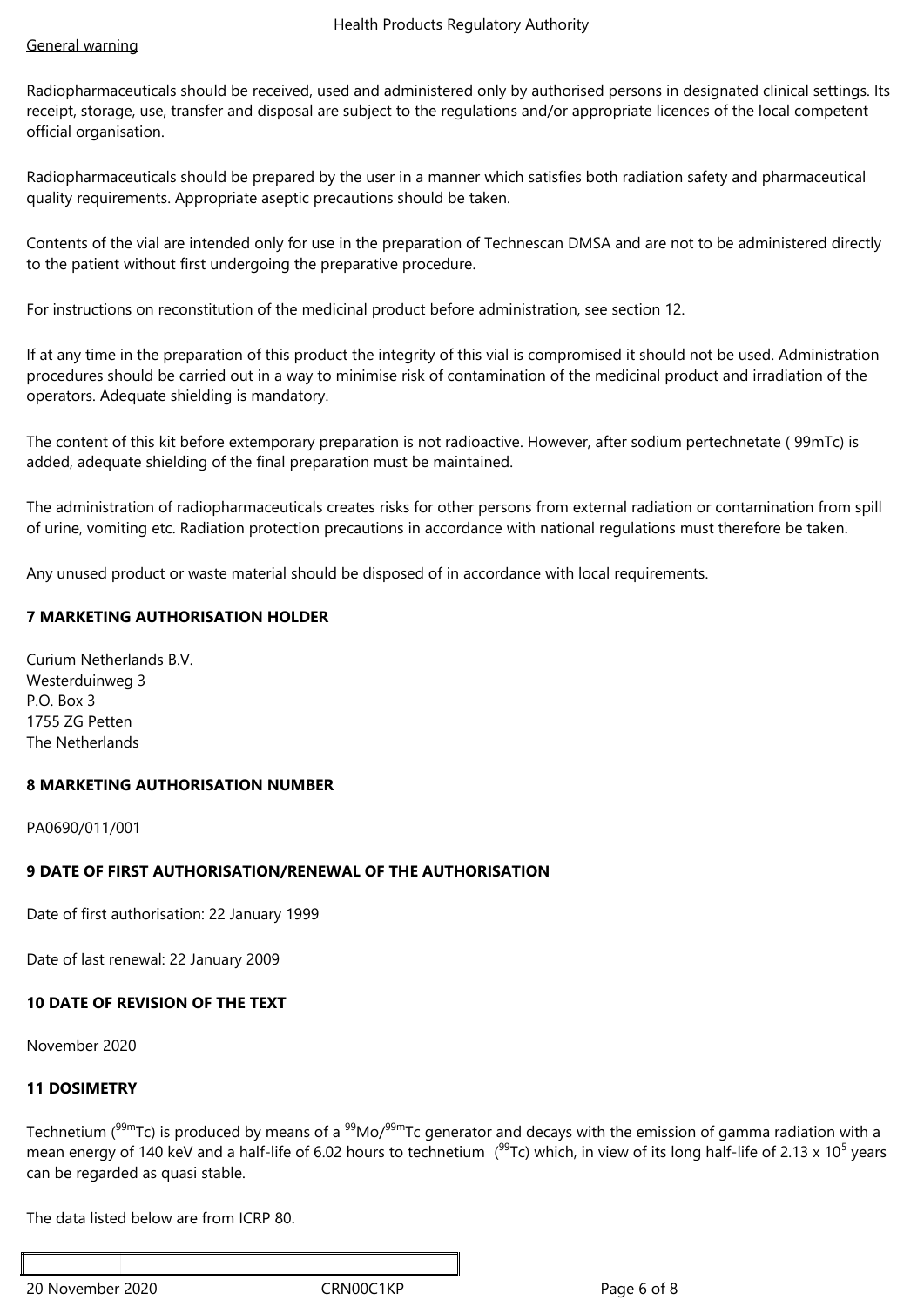| <sup>99m</sup> Tc-DMSA Absorbed dose per unit activity<br>administered (mGy/MBq) |              |          |          |         |        |  |  |
|----------------------------------------------------------------------------------|--------------|----------|----------|---------|--------|--|--|
| Organ                                                                            | <b>Adult</b> | 15 years | 10 years | 5 years | 1 year |  |  |
| Adrenals                                                                         | 0.012        | 0.016    | 0.024    | 0.035   | 0.060  |  |  |
| Bladder                                                                          | 0.018        | 0.023    | 0.029    | 0.031   | 0.057  |  |  |
| Bone surfaces                                                                    | 0.005        | 0.0062   | 0.0092   | 0.014   | 0.026  |  |  |
| <b>Brain</b>                                                                     | 0.0012       | 0.0015   | 0.0025   | 0.0040  | 0.0072 |  |  |
| <b>Breast</b>                                                                    | 0.0013       | 0.0018   | 0.0028   | 0.0045  | 0.0084 |  |  |
| Gall bladder                                                                     | 0.083        | 0.010    | 0.014    | 0.022   | 0.031  |  |  |
| GI-tract                                                                         |              |          |          |         |        |  |  |
| Stomach                                                                          | 0.0052       | 0.0063   | 0.010    | 0.014   | 0.020  |  |  |
| SI                                                                               | 0.0050       | 0.0064   | 0.010    | 0.014   | 0.024  |  |  |
| Colon                                                                            | 0.0043       | 0.0055   | 0.0083   | 0.012   | 0.020  |  |  |
| (ULI                                                                             | 0.0050       | 0.0064   | 0.0095   | 0.0096  | 0.023  |  |  |
| LLI)                                                                             | 0.0033       | 0.0043   | 0.0065   |         | 0.016  |  |  |
|                                                                                  |              |          |          |         |        |  |  |
| Heart                                                                            | 0.0030       | 0.0038   | 0.0058   | 0.0086  | 0.014  |  |  |
| Kidneys                                                                          | 0.18         | 0.22     | 0.30     | 0.43    | 0.76   |  |  |
| Liver                                                                            | 0.0095       | 0.012    | 0.018    | 0.025   | 0.041  |  |  |
| Lungs                                                                            | 0.0025       | 0.0035   | 0.0052   | 0.0080  | 0.015  |  |  |
| Muscles                                                                          | 0.0029       | 0.0036   | 0.0052   | 0.0077  | 0.014  |  |  |
|                                                                                  |              | 0.0023   |          | 0.0054  | 0.0094 |  |  |
| Oesophagus                                                                       | 0.0017       |          | 0.0034   |         |        |  |  |
| Ovaries                                                                          | 0.0035       | 0.0047   | 0.0070   | 0.011   | 0.019  |  |  |
| Pancreas                                                                         | 0.0090       | 0.011    | 0.016    | 0.023   | 0.037  |  |  |
| Red marrow                                                                       | 0.0039       | 0.0047   | 0.0068   | 0.0090  | 0.014  |  |  |
| Skin                                                                             | 0.0015       | 0.0018   | 0.0029   | 00045   | 0.0085 |  |  |
| Spleen                                                                           | 0.013        | 0.017    | 0.026    | 0.038   | 0.061  |  |  |
| Testes                                                                           | 0.0018       | 0.0024   | 0.0037   | 0.0053  | 0.010  |  |  |
| Thymus                                                                           | 0.0017       | 0.0023   | 0.0034   | 0.0054  | 0.0094 |  |  |
| Thyroid                                                                          | 0.0015       | 0.0019   | 0.0031   | 0.0052  | 0.0094 |  |  |
| Uterus                                                                           | 0.0015       | 0.0056   | 0.0083   | 0.011   | 0.019  |  |  |
| Remaining<br>organs                                                              | 0.0029       | 0.0037   | 0.0052   | 0.0077  | 0.014  |  |  |
| <b>Effective dose</b><br>(mSv/MBq)                                               | 0.0088       | 0.011    | 0.015    | 0.021   | 0.037  |  |  |

The effective dose resulting from the administration of a (maximal recommended) activity of 120MBq for an adult weighing 70 kg is about 1.06 mSv.

# **12 INSTRUCTIONS FOR PREPARATION OF RADIOPHARMACEUTICALS**

If the integrity of this vial is compromised, the product should not be used.

# Method of preparation

Add aseptically an undiluted amount of sodium pertechnetate ( $99m$ Tc) solution for injection (containing 1.2 to 3.7 GBq) in a volume of 5 ml to a DMSA vial and shake for 1 minute. After incubation for 15 minutes at room temperature, the preparation is ready for dilution or injection.

The preparation can be diluted with freshly opened 0.9 % saline solution. Do not use air vent needle as the vial content is under nitrogen: after introduction of the volume of sodium pertechnetate (<sup>99m</sup>Tc) solution for injection, without removing the needle, withdraw an equivalent volume of nitrogen in order to avoid excess pressure in the vial.

20 November 2020 **CRNOOC1KP** CRNOOC1KP Page 7 of 8